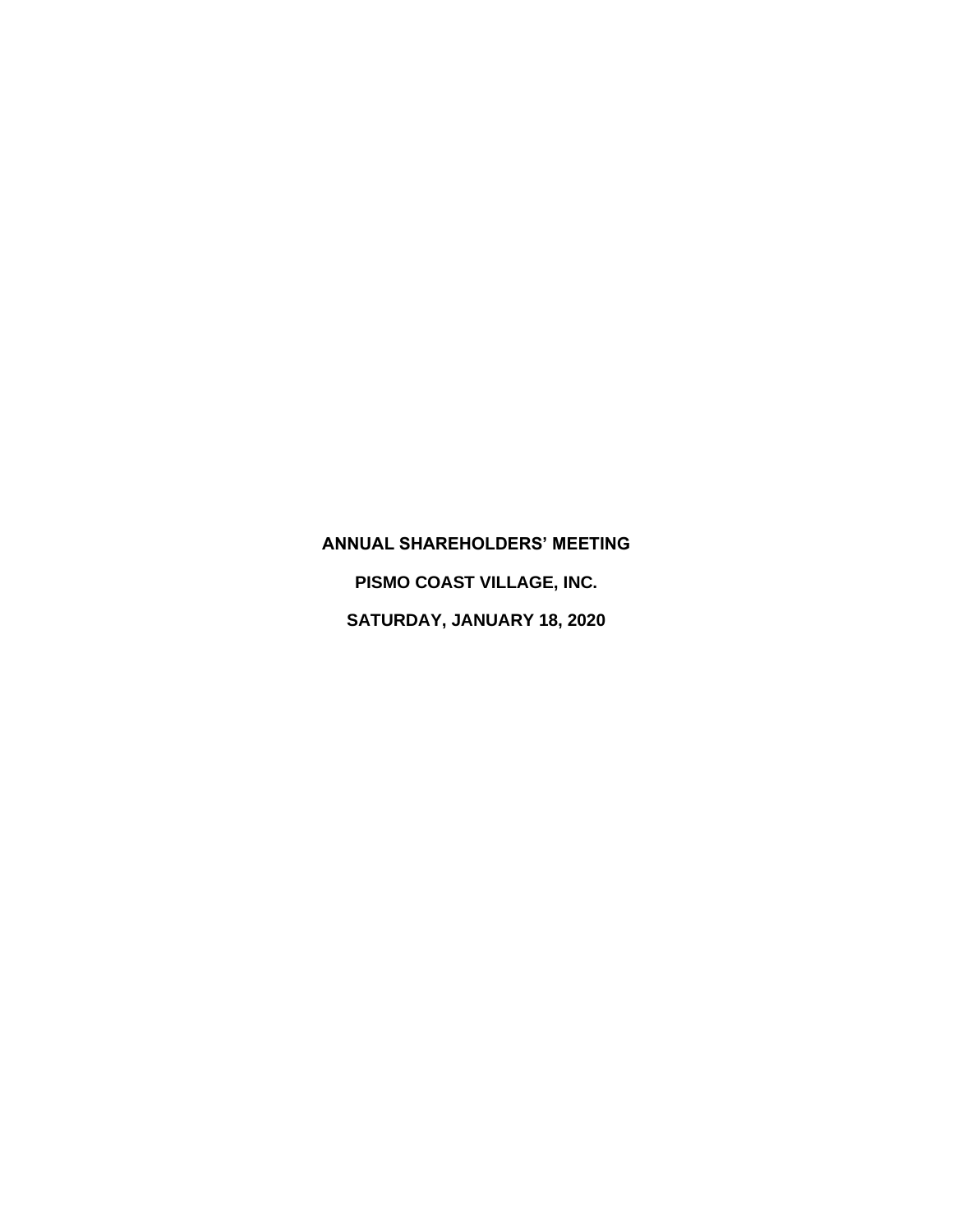Pursuant to notices properly mailed to shareholders, the 2020 Annual Shareholders' Meeting of Pismo Coast Village, Inc. was held Saturday, January 18, 2020, at the South County Regional Center, 800 West Branch Street, Arroyo Grande, California.

President Terris Hughes called the meeting to order at 9:00 a.m. He started the meeting by asking those persons who have served or are currently serving in the military to stand for a round of thankful applause. Then, as a patriotic salute, a video of "God Bless America," performed by Lee Greenwood was shown.

Director Dennis Hearne led the Pledge of Allegiance. Director Ronald Nunlist gave the invocation.

In Vice-President-Secretary George Pappi, Jr.'s absence, Mr. Hughes called on Director Gary Willems to declare a quorum present, in both person and by proxy, for today's meeting. Except for Mr. Pappi, all members of the Board of Directors were present. As roll was called, and the directors came on stage and took their seats.

Mr. Hughes welcomed the shareholders, directors, and staff to the meeting. He commented that it was an honor and a privilege to serve as President and Chair of the Board last year. He thanked the directors, as well as their spouses, for their support and commitment. He also thanked the Resort management and staff for all their hard work and efforts. He encouraged shareholders interested in serving on the Board of Directors to contact the Corporate Office for the director application packet.

Mr. Hughes asked if everyone in the audience had enjoyed last night's Shareholder Wine Reception. He thanked Marios Pouyioukkas from Pismo Coast Village Grill for the appetizers. Two hundred guests attended the event, and it was a great opportunity for the Director's to interact with the shareholders.

Mr. Hughes introduced Chief Executive Officer/General Manager Jay Jamison and the staff members present at today's meeting. He introduced our attorney, Joseph Look, Ryan Nielsen of Brown Armstrong Accountancy Corporation (who is acting as inspector of election for today's meeting) and Austin Petty, Jim Walker and Kirk Vaughn of Pacific Premier Bank.

Mr. Hughes then introduced Mr. Nelson, who gave the Personnel & Compensation/Benefits Committee Report. Mr. Nelson introduced the members of the Committee: Wayne Hardesty, Terris Hughes, Ronald Nunlist, George Pappi Jr., Rodney Enns, and Jerry Roberts. The Personnel & Compensation/Benefits Committee's responsibilities include negotiating the employment contract with the Chief Executive Officer/General Manager, reviewing the Chief Executive Officer/General Manager's goals, objectives and performance, setting compensation for major staff, reviewing the employee benefits program, and monitoring the Company's 401(k) Plan. All meetings were held in joint session with the Executive Committee. The members of the Executive Committee are Terris Hughes, Garry Nelson, Wayne Hardesty, George Pappi Jr., Rodney Enns and Ronald Nunlist. The two Committees jointly met six times during 2019. The functions and responsibilities of the Executive Committee include reviewing the monthly business and current financial statements with the Chief Executive Officer/General Manager and to provide support as needed. Mr. Nelson thanked the members of the two Committees for their work during the year.

Mr. Hardesty, Finance Committee Chair, gave the Finance Committee Report. He introduced the members of the Committee: William Fischer, Marcus Johnson, Dwight Plumley, Brain Skaggs, and Jack Williams. Mr. Hardesty thanked the Committee for all the work that was done during the past year. The Committee's primary duties are to review monthly financial statements, draft the three-year forecast of finances, draft the one-year operating budget,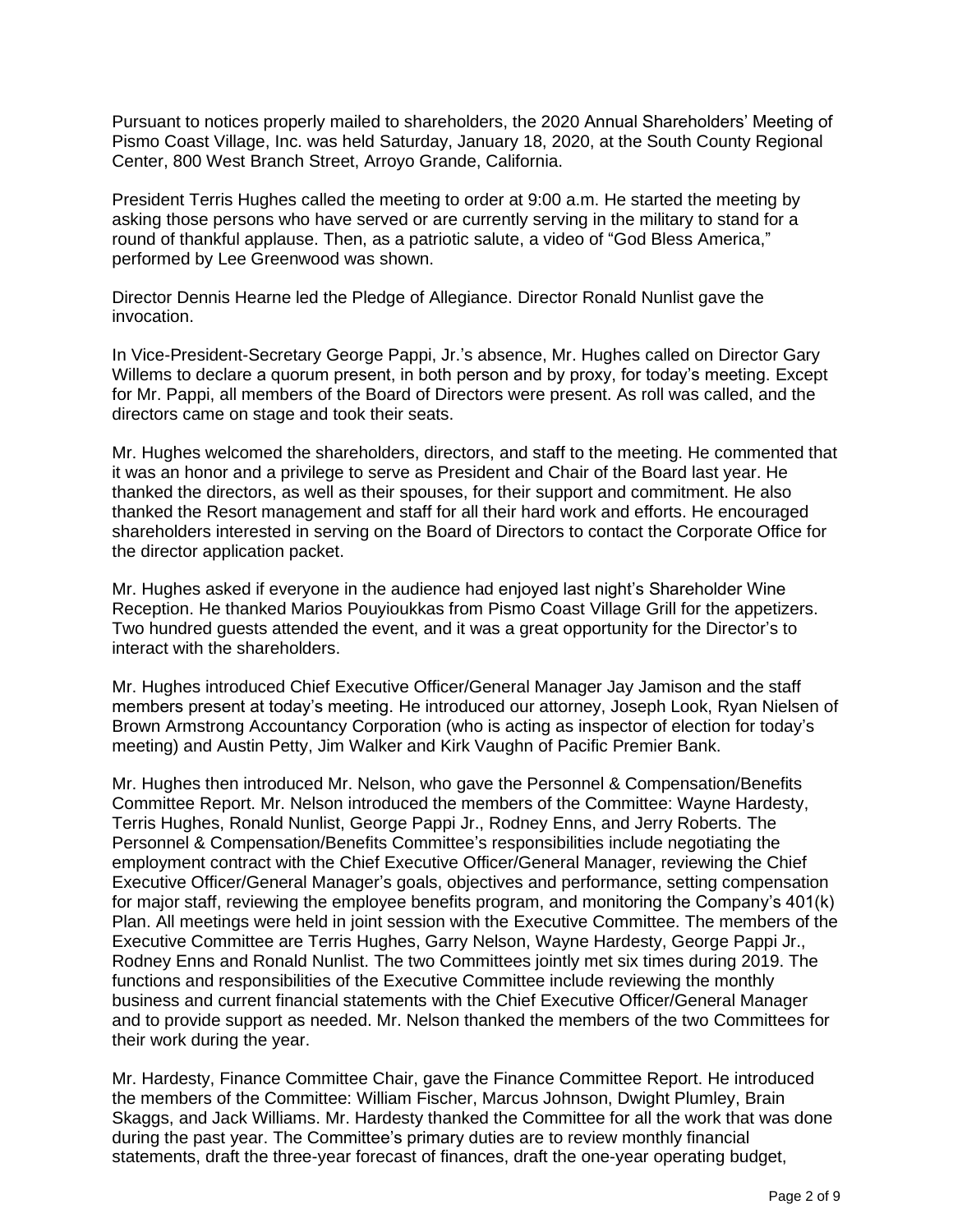prioritize capital expenditures, monitor completion of capital projects, recommend to the Board changes in the rate schedule, and to submit the annual report of the financial condition of the corporation to the shareholders. The Committee met five times in 2019.

Mr. Enns, Operations Committee Chair, introduced the Committee: David Bessom, Sam Blank, Ronald Nunlist, Jerry Roberts, and Gary Willems. The primary duties of the Operations Committee include reviewing and recommending changes to the rules and policies of the Resort, updating and recommending changes to the Employee Handbook, reviewing and recommending changes to the Shareholders' Information Manual/Calendar, and implementing Board policy and procedures. He thanked the Committee for their hard work this past year. The Committee met five times in 2019.

Mrs. King, Audit Committee Chair, introduced and thanked the members of the Committee: Sam Blank, Dennis Hearne, Brian Skaggs, and Jack Williams. Together with staff, the Audit Committee works to ensure accounting procedures supported by internal controls are working as designed, and they challenge the staff to continue seeking opportunities for process improvement. The functions of the Audit Committee include coordinating with the Company's independent accountants in the preparation of annual financial reports and audits, and performing random reviews of selected accounting procedures of the Company. The Audit Committee reports to the Board of Directors and is responsible for overseeing and monitoring financial accounting and reporting. The Audit Committee met five times during 2019.

Mr. Skaggs, Environmental, Health and Safety Advisory Committee Chair, introduced the Committee members: David Bessom, Harry Buchaklian, William Fischer, and Marcus Johnson. He thanked the Committee for all their efforts throughout the year. The Committee's responsibilities include performing environmental-related duties, health and safety reviews, and making recommendations to the President and Chief Executive Officer/General Manager on matters related to environmental and safety concerns. The Committee annually reviews the Pismo Coast Village Tsunami Evacuation Plan. The Committee also reviews updates of employee and guest related injuries given by Charles Amian, Operations Manager. There were no injuries to report for 2019. The Committee conducts employee interviews regarding environmental, health and safety issues applicable to employee positions. They review the status of the EHSA Advisory List and what advisories have been completed by the Resort. They also set up review of the various Pismo Coast Village facilities to develop new advisories of items of concern. Mr. Skaggs expressed his appreciation to Mr. Amian for attending meetings and supporting the Committee's work during the year. The Committee met five times in 2019.

Mr. Hearne, Chair of the Nominating Committee, explained that the Nominating Committee, which considers the qualifications and composition of the Board of Directors of the Company, was elected at a meeting of the Board held following the January 19, 2019 Annual Shareholders' Meeting. Mr. Hearne introduced the Committee: William Fischer, Karen King, Ronald Nunlist, and Gary Willems. The Committee met five times during 2019.

The Nominating Committee submitted its recommendations for the slate of nominees for today's annual meeting at the November 9, 2019 Board of Directors' meeting. Mr. Hearne requested that individuals who would like to be considered as nominees or to nominate an individual for membership on the Board notify the Nominating Committee in writing. He thanked the applicants that have taken the necessary steps to be considered for Board membership.

In November, the Nominating Committee duly nominated, and the Board unanimously approved to appoint shareholder Marcus Johnson to fill the vacancy on the Board created by the resignation of director Jerald Pettibone. Mr. Hearne introduced Mr. Johnson, who was invited to come to the podium to introduce himself to the shareholders.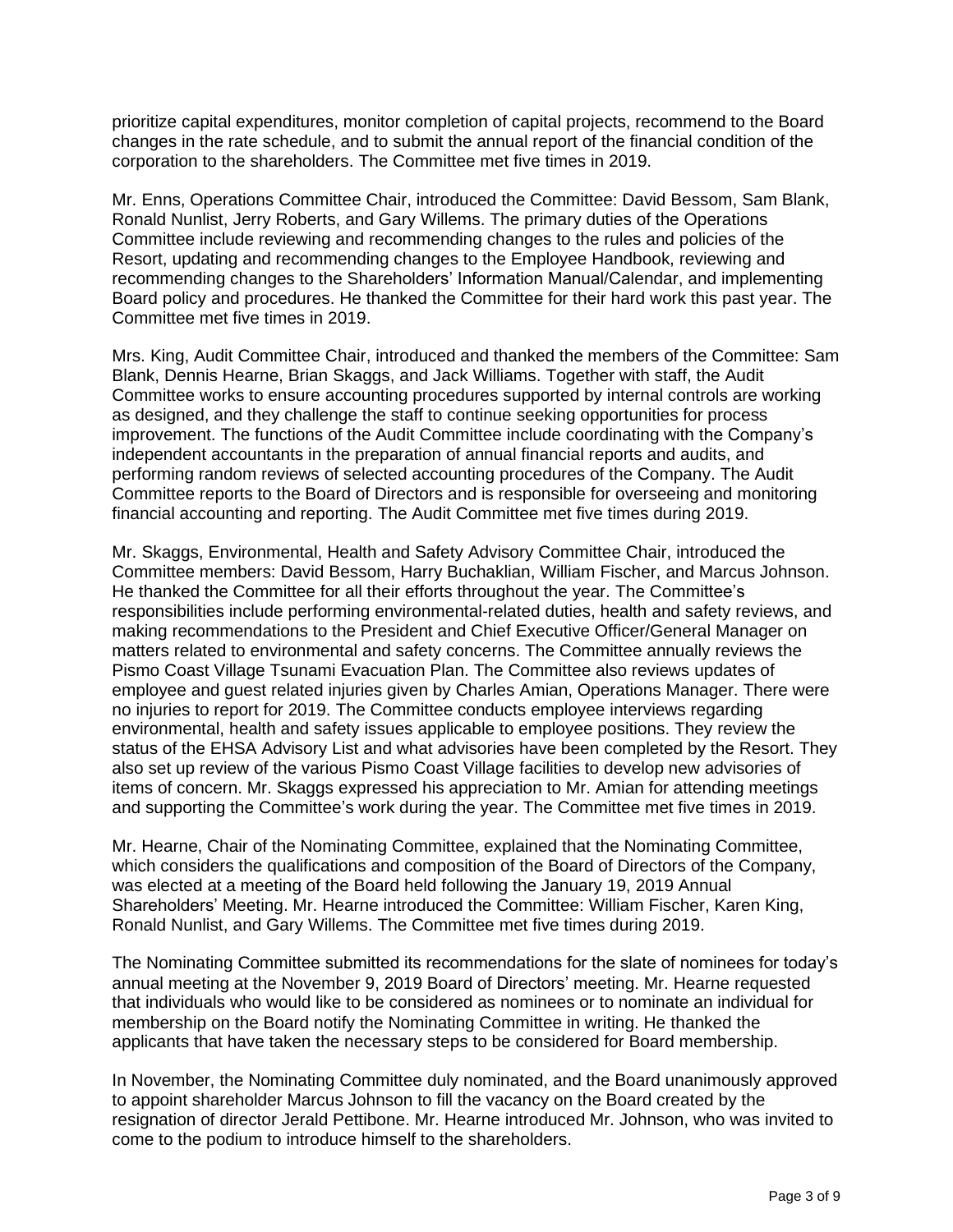Mr. Hearne then presented the Nominating Committee's recommended slate of nominees for director of the Pismo Coast Village, Inc. Board for 2020: David Bessom, Sam Blank, Harry Buchaklian, Rodney Enns, William Fischer, Wayne Hardesty, Dennis Hearne, Terris Hughes, Marcus Johnson, Karen King, Garry Nelson, Ronald Nunlist, George Pappi Jr., Dwight Plumley, Jerry Roberts, Brian Skaggs, Gary Willems, and Jack Williams.

Mr. Willems explained the process of cumulative voting within the State of California under California Corporate Law. California law states that, before cumulative voting can occur, two things must be done. First, all candidates' names must be placed in nomination prior to the commencement of voting, and secondly, one shareholder must give notice that he or she intends to vote cumulatively. Mr. Hearne placed the candidates' names in nomination by presenting the proposed slate. Mr. Willems stated that he was now declaring his intention to vote cumulatively. He then explained the procedure for properly casting votes using a ballot. With cumulative voting, for each share owned, the shareholder has eighteen votes which may all be cast for one candidate or split among two or more. The ballot must be marked with the number of votes being cast for a specific candidate in the box next to the candidate's name. Those marked with an "x" or with any mark other than a written number are not be deemed properly voted and are not counted. He asked shareholders holding proxy cards to exchange them for ballots at the voter registration area.

Mr. Willems then asked that the ballot box be checked to see if it was empty, and Mr. Boyle, the Resort's Security Department Supervisor, confirmed that it was. Mr. Willems declared the polls open for a ten-minute voting period at 9:42 a.m. A recess was called, allowing those present to cast their votes.

Mr. Hughes called the meeting back to order at 9:53 a.m., and declared the polls closed. The ballot box was removed and taken to the vote counting room.

Mr. Hughes introduced Mr. Hardesty. Mr. Hardesty then presented the Chief Financial Officer's Report. For fiscal years 2014 to 2019, slides compared total occupancy for general public and shareholders, total revenue and expenses, revenue categories, storage revenue, insurance expenses, utility expenses, and capital expenditures. Occupancy was down for 2019 due to weather related incidents.

Mr. Hughes then introduced Mr. Jamison, who gave the Chief Executive Officer/General Manager's Report.

Mr. Jamison welcomed everyone, and thanked the Resort staff for all their teamwork in preparation for the annual meeting. He also welcomed Jill Haney, the new Corporate Executive Secretary, and thanked her for her efforts. Photos of ten-year staff were presented, and Martha Olivera was recognized.

Mr. Jamison then congratulated everyone on another year of happy campers, fiscal success, and industry respect. He reported that occupancy was down 4,072 site nights below last year due to rain. But the rest of the season met our expectations. International tourism is having a positive impact on the RV industry. There were reservations from 43 countries with 2,150 from international visitors. Fiscal Year 2020 year-to-date occupancy is up 641 site nights compared to the same period last fiscal year. RV storage is working off of a waiting list, and as of the January 15, 2020, occupancy is 2,160.

Accomplishments and capital expenditures this past year included the new RV shop which is more than 70% completed, the new tow truck, and the Resort surveillance cameras.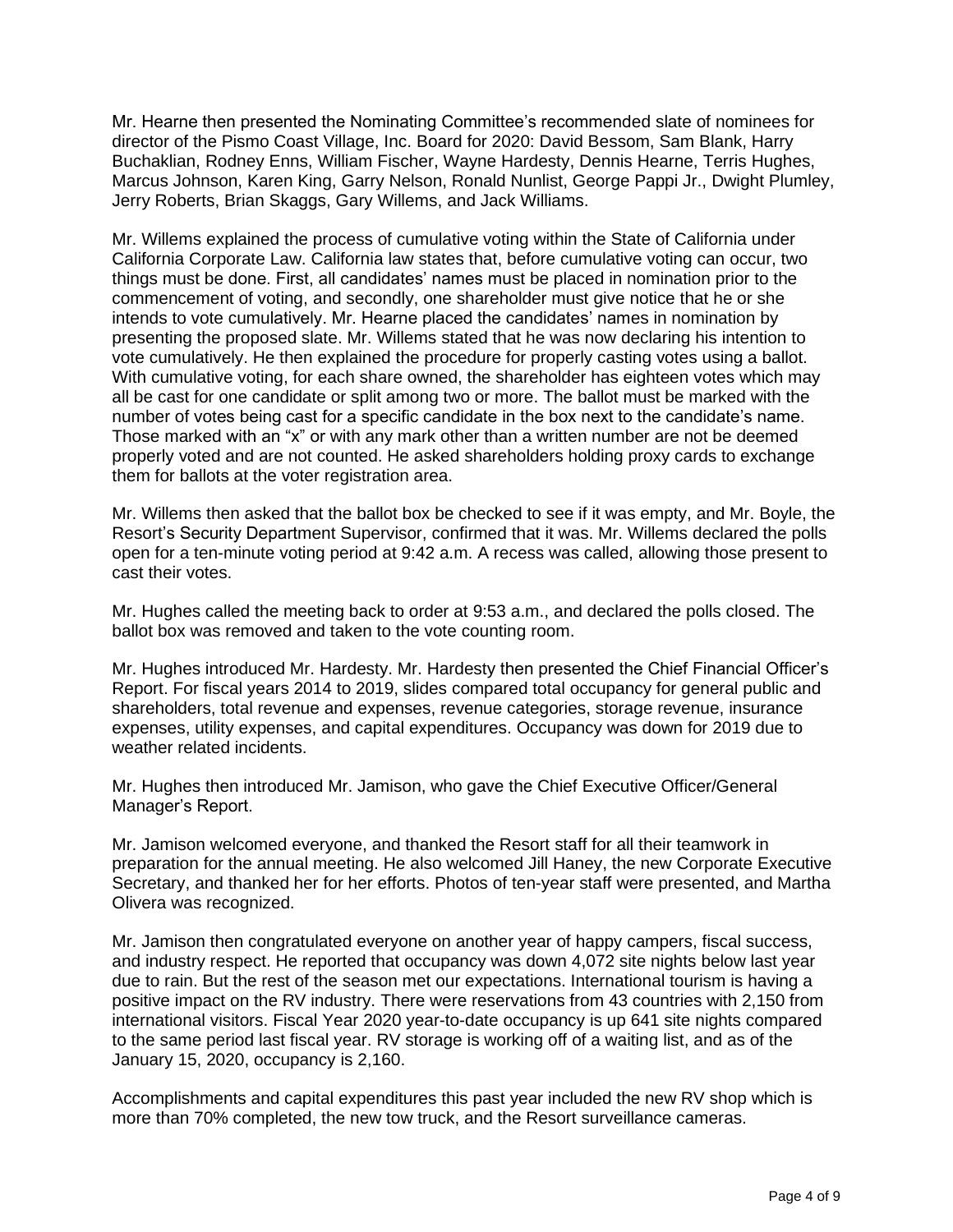He spoke about the national campground recognition, stating that in *Woodall's Campground Management Magazine*, Pismo Coast Village had a two-page article on the history of the operations of Pismo Coast Village RV Resort. *The Voice*, which is a magazine for our national trade organization, had an article on how Pismo Coast Village hosted the Thomas Fire evacuees last year. AGS (American Guide Service), who publishes the Visitors' Guide that is given to guests at check-in, did a story on how our Company used AGS's reward program for our staff. In addition, Pismo Coast Village was in the top three of twelve parks nationally that were nominated for ARVC's Park of the Year Award at the convention held in November at Knoxville, Tennessee. In the main lobby of the convention center was a display showing an enlarged photo of Pismo Coast Village taken by Justin, one of our trailer moving employees, that received 2<sup>nd</sup> place in last year's photo contest for the ARVC calendar. Also, at that convention, Charles Amian, Operations Manager, was elected to the executive committee and is serving now as our national treasure for Region 6, which represents the ten western states.

Mr. Jamison reported on our current ratings and customer reviews with Good Sam, TripAdvisor, [www.yelp.com,](http://www.yelp.com/) www.rvparkreviews.com, and www.guestreviews.com. Pismo Coast Village remains in the top 300 properties of 12,000 rated in the United States.

Pismo Coast Village supports local activities. This past year, funds were donated to the Monarch Butterfly Grove for an informational kiosk trailer. Also, five reservation nights were donated for Abigail's Make-A-Wish request. Being an avid watcher of RV travel shows it was her wish to take an RV trip to Pismo Beach. Local businesses became involved, and she was given a VIP tour of the Hearst Castle, Doc Bernstein's ice cream, a boat tour of Morro Bay, and Mayor for the Day certificate from the City of Pismo Beach at their City Council meeting.

Mr. Jamison then presented pictures from the 2019 Pismo Coast Village Halloween Costume Contest, and the Vintage Trailer Rally which was held in the Resort in May 2019. He also reviewed some of the training that our employees received during the year, and explained that some of these training sessions are done by representatives from Paychex, our payroll service provider, and our workers' compensation carrier. Some of the training included mandatory harassment prevention, flood response, customer service, conflict resolution, effective communication, diversity in the workplace, and fire safety.

The RV industry remains strong, and a popular recreation choice for families, retirees and outdoor enthusiasts. Millennials are becoming a major factor, and RVs are being designed specifically with them in mind. Alternative lodging units with activities have become very popular. In 2019, wholesale RV shipments decreased over the previous year by more than 17%. Projections for the coming year includes a decrease of an additional 3.5%. Trade associations, RVDA, RVIA, KOA, Jellystone Parks, National Parks, and vendors reported positive business in 2019, and have an optimistic outlook for 2020. The Harbor Terrace Campground Project in Avila Beach per Port San Luis Harbor District is having their groundbreaking January 21, 2020.

Occupancy projections look good. Our storage program is almost at full capacity, and there is a waiting list of trailer owners looking for storage space. Camping trends continue to be strong. The Company spends approximately \$46,000 each year on marketing, which includes exposure in the Good Sam Directory, Camp California Directory, San Luis Obispo Visitor Guide, SLO CAL, and Visit California. Another way we market Pismo Coast Village is by giving away between 75 and 80 gift certificates each year for two-night stays at the Resort. The donations are done in response to requests for support of school bands and clubs, PTAs, and charities. Marketing is also done at all the local campgrounds for our RV shop. Mr. Jamison showed the completed Pismo Coast Village marketing video from our website. He also discussed the impact of the closing of Oceano Dunes to vehicle traffic.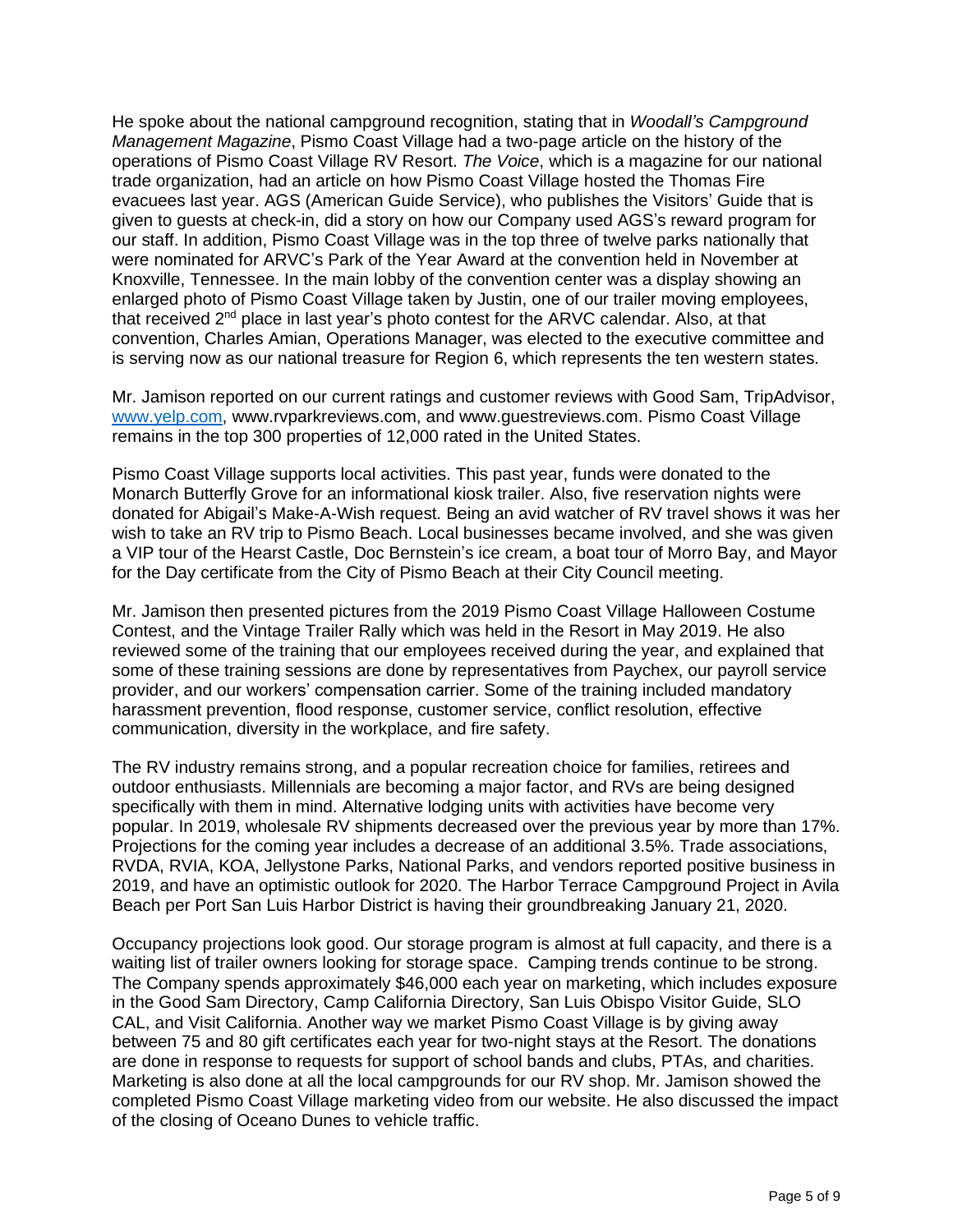Capital projects for 2020 include the completion of the RV Service facility by the second quarter. The concrete work, including curbs, gutters and sidewalks, is projected to be completed by the first week of March. Also included as part of the 2020 capital projects are a new Hino trailer towtruck, the Resort's security surveillance upgrades, a lift for the new RV Service facility, and a new street sweeper.

Mr. Jamison reviewed the status of the construction of the RV Service facility. There is a high demand for roof repair. For fall protection, two out of the five bays in the RV Service facility will be equipped with rail systems with pullies for staff to be strapped into a harness while working on RV roofs. Our goals are to establish a professional quality reputation for the RV Shop, to employ four to five certified RV technicians, to take advantage of our customer base in both the guests that use the Resort and those that store their RVs with us, to have the RV Shop open on Saturdays, and continuing to develop preferred status relationships with rental companies, warranty companies, etc.

Other goals and priorities include social media opportunities, staff training in human resources and safety, continued efforts to be environmentally friendly, continued efforts to work on the dune and beach access with the Department of State Parks and Recreation, to maintain Securities and Exchange Commission compliance with our quarterly and annual reports, and fill key staff positions.

He reported that the renovation of the Pismo Beach Pier was completed in October 2019. The City is also working on developing the promenade area located by the pier's parking lot, and installing an area for outdoor events. The City is having discussions regarding the development of a new parking structure. The City's new sewer lift station, which occupies a front-corner of Storage Lot A, has been built. Improvements have been completed on Shell Beach Road. Improvements at the Pismo Beach Preserve have also been completed. It opens January 25, 2020. Pismo Coast Village gave a \$25,000 donation four years ago towards the improvements. A bench was installed by a tree at Lone Oak on the south side of the Preserve with a Pismo Coast Village plaque. The Resort can be seen from this bench.

In conclusion, Mr. Jamison read the Company's Mission Statement, and commented that the Company has done well in meeting the mission statement's goals. Mr. Jamison asked shareholders to stop by his office with concerns, comments and questions, then thanked the Board and shareholders and staff for their ongoing support.

Following that, Mr. Hughes requested that the members of the Board return to the stage. He then read the questions, suggestions and comments submitted on the Question Forms.

A shareholder asked, "Would it be possible to use the ramp on the north side of the General Store for handicapped access to the store and restaurant or build onto the ramp?" Mr. Hughes responded that this matter would be passed on to Mr. Jamison for review.

A shareholder wrote, "Will there by an area where guests could play bocce ball or pickle ball? Will the band for Wine Tasting night be brought back? Please bring back the party for our kids with special needs." Mr. Hughes said that the pickle ball court is already provided, and the request for bocce ball will be passed on to Mr. Jamison to see if this can be incorporated into the Resort's other activities. The plan is to bring the band back. Many dynamics resulted in the decision not to hold the Christmas party for the special needs children including a different set of criteria that the Resort could not meet.

A shareholder asked, "What qualifications and/or work experience do you consider for Board member candidates?" Mr. Hughes encouraged people who are interested in helping with Resort operations to fill out the director application packet and submit to the Nominating Committee.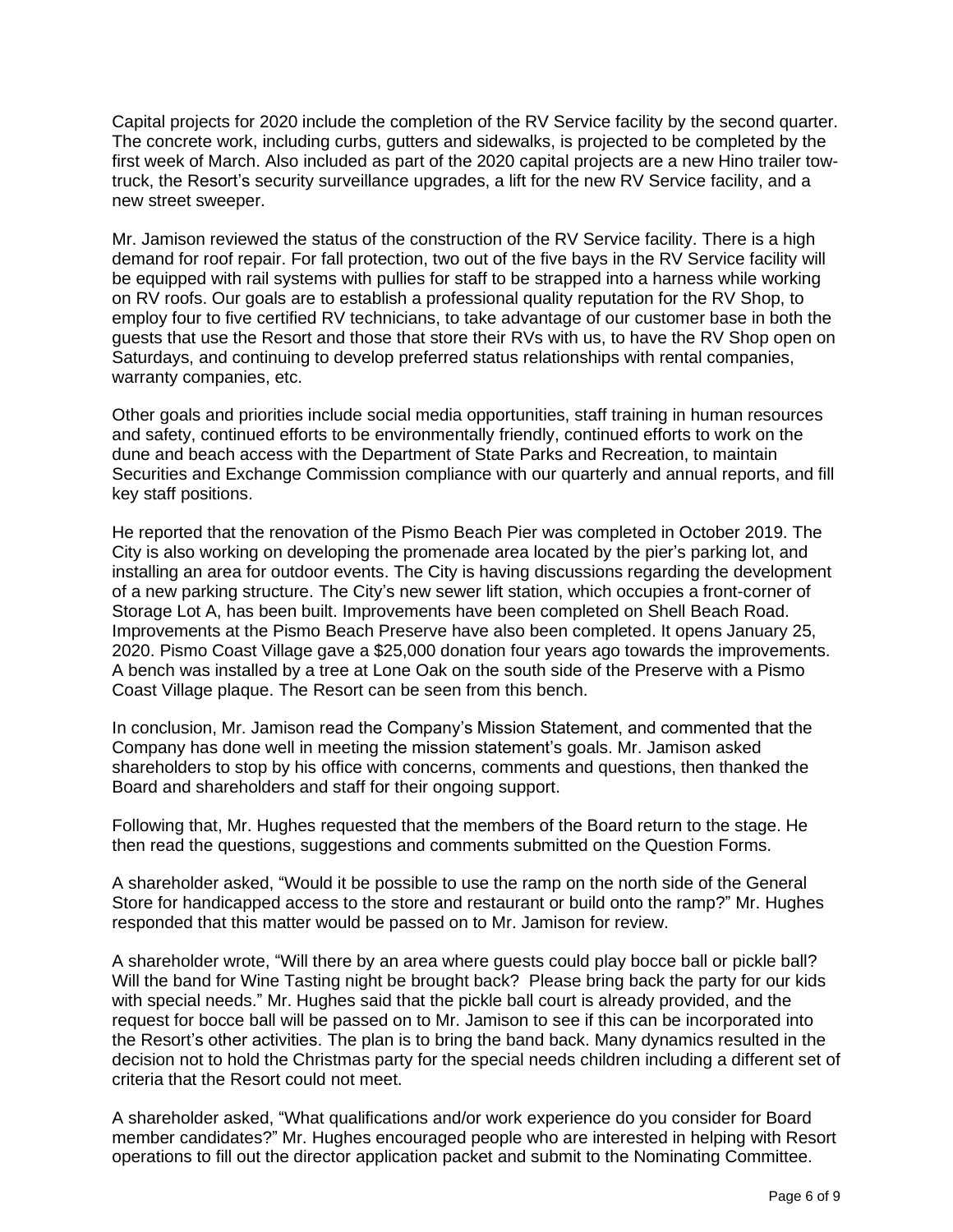The Committee reviews the candidate's agenda for the Resort, quality and characteristics that encompass good communication skills, and the knowledge that the candidate brings to the position. The candidate does not need a degree.

A shareholder asked, "It sure would be nice if the long-term campsites could have the larger gravel installed. Is this part of the future plans?" Mr. Hughes responded that this is part of the Resort's future plans to have every campsite with larger gravel. It is projected that 120 sites will have the larger gravel installed this year.

Two more shareholder questions were read regarding gravel installation, which Mr. Hughes addressed in his prior statement.

A shareholder wrote, "Please consider adding the following to your improvement project list: The northside pedestrian gate to Dolliver has a nice concrete ramp with handrail. The southside pedestrian gate has loose sand and no railing. Recently, when I was using this gate, I saw an elderly lady stumble and slip on the loose sand. There was no railing for her to grab. Please make the southside pedestrian accessway identical to the northside one." Mr. Hughes said that attention would be given to this matter as soon as possible to enhance the southside access.

A shareholder suggested, "Add a limit to how far a trailer or RV can extend over the common grass area. Some of the longer rigs have 6'-8' beyond their jacks, and they take up over half of the center area." Mr. Hughes stated that the Resort would look into this issue.

A shareholder wrote, "Despite the upgrades to the Wi-Fi, we were unable to stream Netflix on Wednesday and Thursday nights. We were in a space located right by a Wi-Fi hub. Is there a phone number that we can call at night to report this type of thing?" Mr. Hughes stated that this would be passed onto Mr. Jamison to get a contact number from the Reservations Supervisor, Darrell Sisk, that could be distributed to guests.

A shareholder wrote, "My grandkids and their friends say the arcade needs a remodel. A remodel would also increase cash flow. The games need to be updated." Mr. Hughes will pass this onto Mr. Jamison to discuss with his Recreation staff

A shareholder asked, "Does the Annual Meeting always take place on Martin Luther King holiday weekend? Schools are off for the holiday." Per Mr. Hughes, this comment has been addressed numerous times by the Board. The reason for the set date is due to the timing of publication for the proxy literature and receiving that material back. Discussions have taken place regarding trying to be more accommodating for the shareholders' reservation that holiday weekend for the annual meeting.

A shareholder asked, "Will there ever again be available "Pismo Coast Village" shareholder bumper stickers? We are proud shareholders, and would like to be able to display that with a sticker on our RV." Mr. Hughes stated that this would be handed over to Mr. Jamison for review.

A shareholder asked, "What is the status of the floating bridge/walk plank across the lagoon?" Mr. Hughes stated that Resort management has been in constant communication with the coastal community and the Coastal Commission. The Resort submitted bridge design ideas, but received notification from the Coastal Commission that they need to conduct further review of the idea.

A shareholder wrote, "Recommended change in reservations for special events: PCV has events in which waiting or standby lists are formed. When these lists are formed, there are normally few or no selections from the list. Give these shareholders some hope. Allow all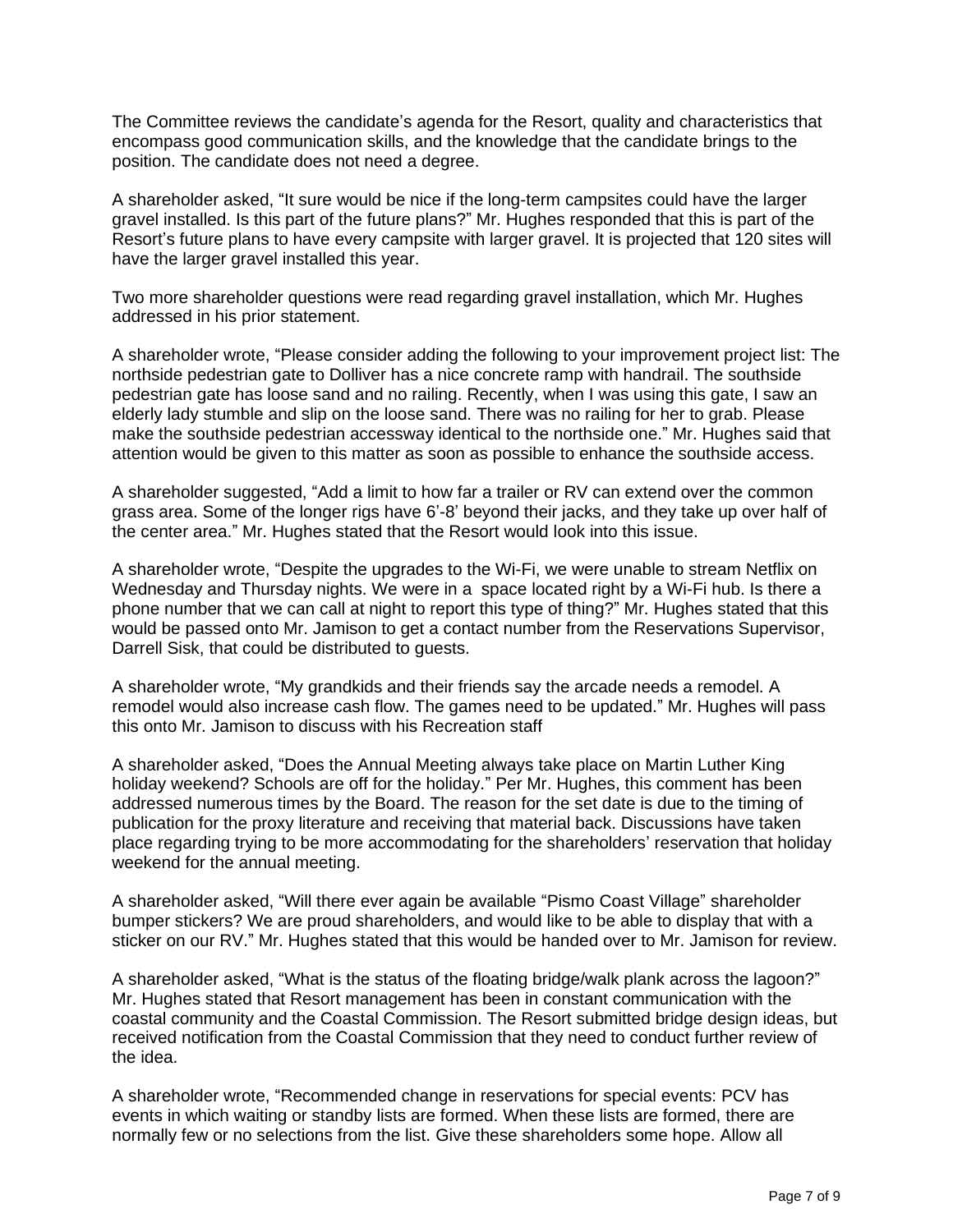members on the standby list to be placed first on the following year's list. Very simple and fair." Mr. Hughes said that this recommendation would be forwarded onto Resort management.

A shareholder asked, "What is the projected cost of the new RV Shop, and when is the estimated completion date?" Mr. Hughes stated that the hope would be to have completion by the end of the first quarter, or in the second quarter at the latest. Estimated cost is roughly \$1,500,000.00. Reinvesting into the Resort is essential.

A shareholder commented, "Keep the summer activities for kids. Plan game evening for teens and adults at the Clubhouse like Yahtzee, card games and board games. Give a list of activities on paper at check in." Mr. Hughes thanked the writer for the comment.

Mr. Hughes thanked the shareholders for their comments and questions, then introduced Mr. Willems, who reported that the slate of nominated directors had been elected to the Board. He read the list of nominees and the total number of votes cast for each. The unaudited result of the election held at this meeting is as follows:

| Bessom, David      | 599 |
|--------------------|-----|
| Blank, Sam         | 582 |
| Buchaklian, Harry  | 592 |
| Enns, Rodney       | 598 |
| Fischer, William   | 575 |
| Hardesty, Wayne    | 578 |
| Hearne, Dennis     | 580 |
| Hughes, Terris     | 597 |
| Johnson, Marcus    | 602 |
| King, Karen        | 650 |
| Nelson, Garry      | 579 |
| Nunlist, Ronald    | 579 |
| Pappi, Jr., George | 583 |
| Plumley, Dwight    | 744 |
| Roberts, Jerry     | 636 |
| Skaggs, Brian      | 587 |
| Willems, Gary      | 605 |
| Williams, Jack     | 610 |